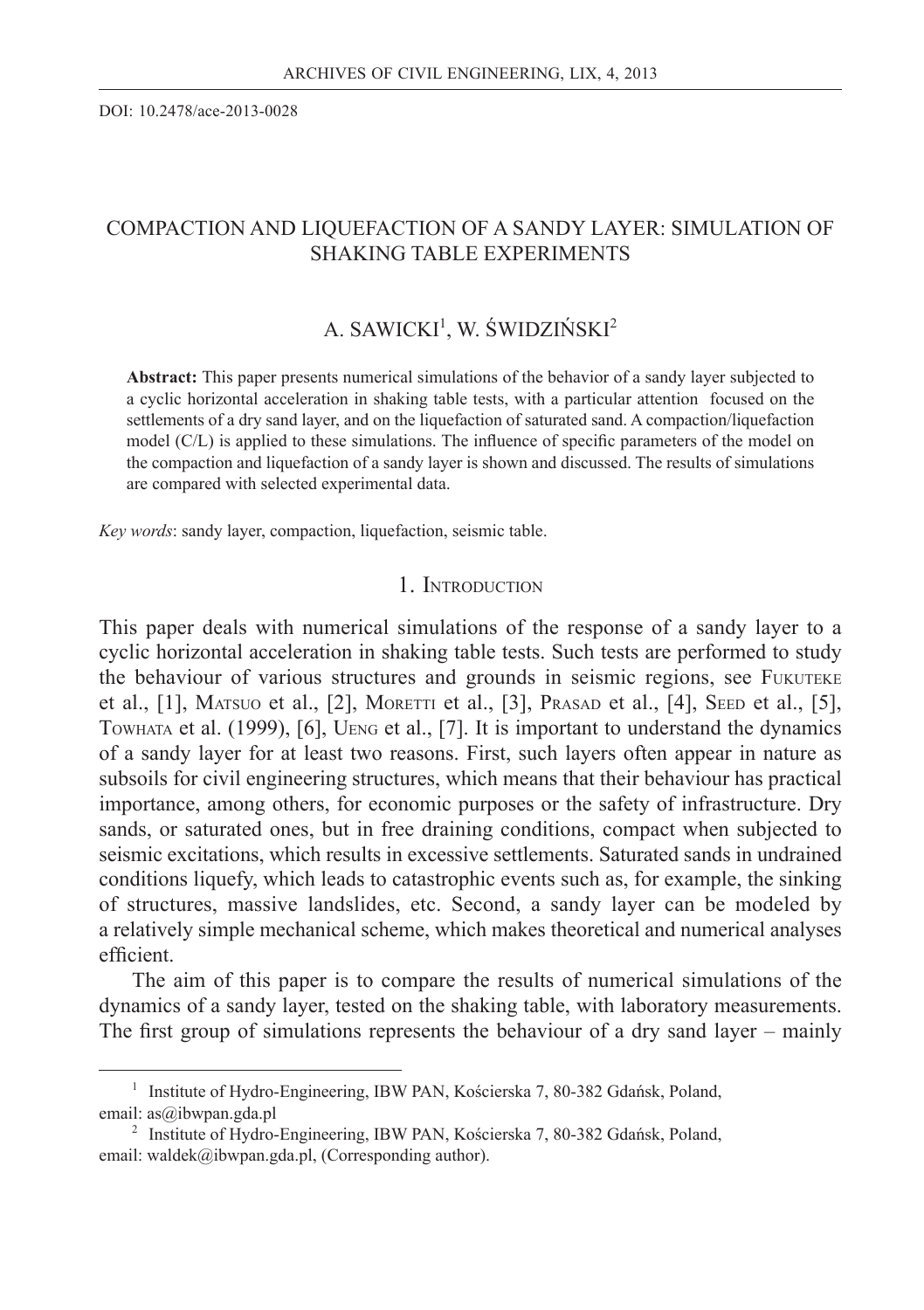seismic-induced settlements. The second group comprises simulations of the liquefaction of a saturated soil layer. The phenomena of compaction, pore pressure generation, and subsequent liquefaction are studied by means of a compaction/liquefaction model (C/L) that has been developed in the Institute of Hydro-Engineering, see SAWICKI, [8]. The model was calibrated in the laboratory for the model sand "Gdynia," that is, the parameters used in the C/L model had been determined for this sand.

Numerical simulations show the influence of certain soil parameters, such as the shear modulus and compaction characteristics, on the settlements of the layer. The influence of the amplitude of horizontal acceleration on settlements is also shown. The other simulations illustrate the development of an excess pore pressure in the layer immediately before its liquefaction, as well as the influence of the shear modulus and the amplitude of cyclic acceleration on the number of loading cycles to liquefaction. The results of numerical simulations show that the C/L model can reproduce the averaged behavior of a sandy layer tested on the shaking table.

### 2. FORMULATION OF THE COMPACTION PROBLEM

Figure 1 shows a sandy layer tested on the shaking table. The layer is placed in an aquarium that is fixed to the table. The dimensions of the layer are following: length  $L = 50$  *cm* and depth  $H = 16$  *cm*, SAWICKI et al., [9]. The layer is subjected to horizontal shaking with controlled acceleration. In this paper, harmonic acceleration is considered:

$$
(2.1) \t\t\t A = A_0 \sin \omega t,
$$

where  $\omega$  denotes the angular frequency of shaking,  $A_0$  is the amplitude of acceleration, *t* denotes time.



Fig. 1. Geometry of a sandy layer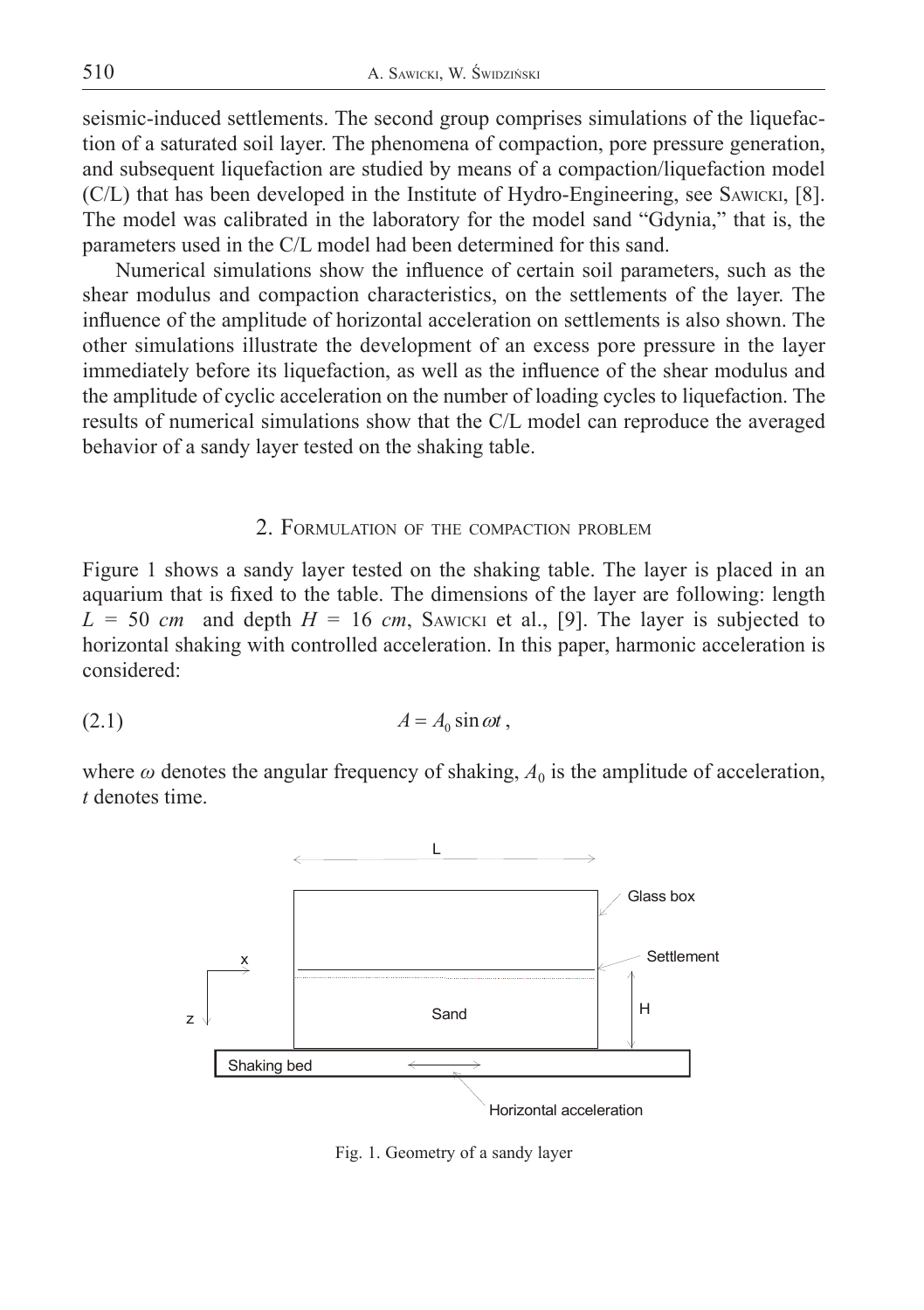SAWICKI et al., [9] discussed boundary conditions for the above problem and presented a statically/dynamically admissible stress field:

$$
\sigma_z = \gamma_s z, \sigma_x = K_0 \gamma_s z,
$$

$$
\tau = \rho A z,
$$

where:  $\sigma_z$  = vertical stress,  $\sigma_x$  = horizontal stress,  $\tau$  = shear stress,  $K_0$  = coefficient of lateral pressure,  $\gamma_s$  = unit weight of the sand,  $\rho = \gamma_s / g$  = density of the sand,  $g =$  gravity acceleration,  $z =$  vertical coordinate measured downwards from the upper surface, *x* – horizontal co-ordinate, see Figure 1.

The above stress field should not exceed the Coulomb-Mohr yield condition, i.e.

(2.4) 
$$
f = (\sigma_z - \sigma_x)^2 - (\sigma_z + \sigma_x)^2 \sin^2 \varphi + 4\tau^2 \le 0,
$$

where  $\varphi$  denotes the angle of internal friction.

If the level of horizontal acceleration is large, i.e. when the Coulomb-Mohr yield condition is reached, the soil adapts to this new state because the so-called *seismicinduced lateral stresses* are generated. This phenomenon can be modeled by an increase of  $K_0$  according to the following formula:

(2.5) 
$$
\frac{A}{g} \leq \frac{1}{4} [(1 + K_0)^2 \sin^2 \varphi - (1 - K_0)^2].
$$

Note that in the model considered, only the shear stress (3) is cyclic, whereas normal stresses (2) are geostatic. This fact greatly simplifies further analysis of compaction. Having known  $\tau$ , the corresponding shear strain  $\gamma$  can be determined from the formula

$$
\gamma = \tau / G \,,
$$

where *G* denotes the shear modulus, which has the following form:

(2.7) 
$$
G = G_0 + G_1 \sqrt{p'},
$$

where  $G_0$  = residual shear modulus,  $G_1$  = parameter,  $p'$  = effective mean stress, which is equal to the total mean stress in the case of a dry layer:

$$
(2.8) \t\t\t p'=p=(\sigma_z+2\sigma_x)/3.
$$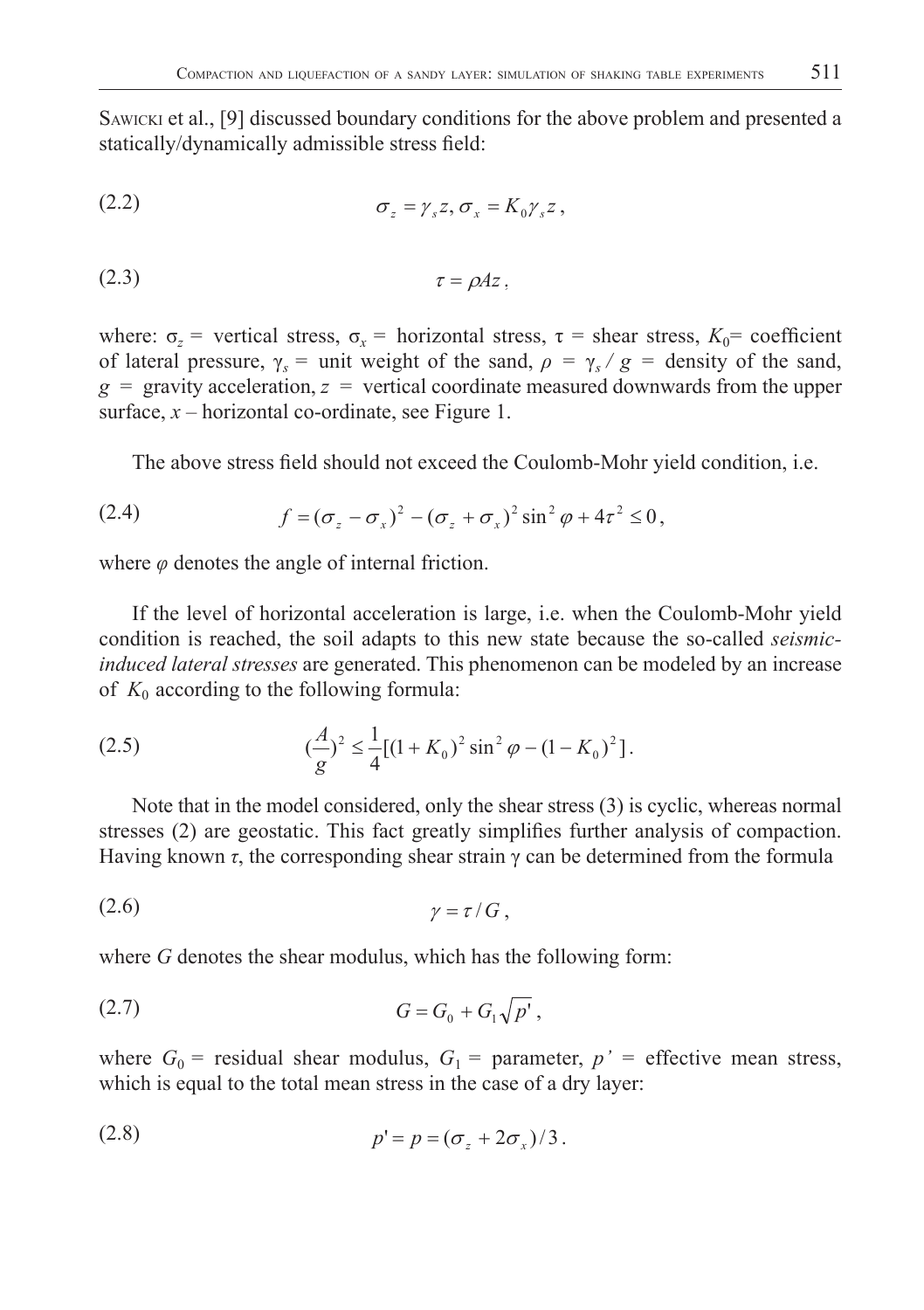Then, the soil compaction  $\Phi$  can be determined from the following constitutive equation (SAWICKI & ŚWIDZIŃSKI, [10]):

(2.9) 
$$
\Phi = C_1 \ln(1 + C_2 \zeta) ,
$$

where

(2.10) 
$$
\zeta = \frac{1}{4} \gamma_0^2 N,
$$

and

 $\gamma_0$  = cyclic shear strain amplitude,  $N$  = number of loading cycles treated as a continuous variable,  $C_1$  and  $C_2$  = parameters determined from cyclic simple shear tests. The compaction  $\Phi$  is defined as a relative porosity change:

(2.11) 
$$
\Phi = \frac{n_0 - n}{n_0},
$$

where  $n =$  current porosity,  $n_0 =$  initial porosity. Compaction is related to the volumetric strain  $\varepsilon$ <sup>*v*</sup> by the following formula:

(2.12) 
$$
\varepsilon_{v} = \frac{n_{0}}{1 - n_{0}} \Phi.
$$

Note that in the case considered, the volumetric strain equals the vertical strain, i.e.  $\varepsilon_{v} = \varepsilon_{z}$ .

The above equations are sufficient to determine the settlements of a sandy layer subjected to an arbitrary history of horizontal acceleration, but we shall take into account only harmonic excitements.

#### 3. NUMERICAL SIMULATIONS OF SETTLEMENTS

The above equations are uncoupled, which means that we do not have to solve the boundary-value problem at each stage of numerical simulations. In this case, a simplified procedure for an efficient analysis of the problem considered, leads to the algorithm presented below. Note that the problem is one-dimensional, as the layer's behavior depends only on the vertical co-ordinate *z*. In the vicinity of the vertical walls of the aquarium, the stress state is more complicated, but when the layer is "thin," i.e. when the ratio *H*/*L* is small, the above stress state applies in the middle part of the layer, neglecting local disturbances. Figure 2 shows the division of the sandy layer into sublayers. The behavior of each separate layer can be treated independently, and then, their partial effects can be integrated.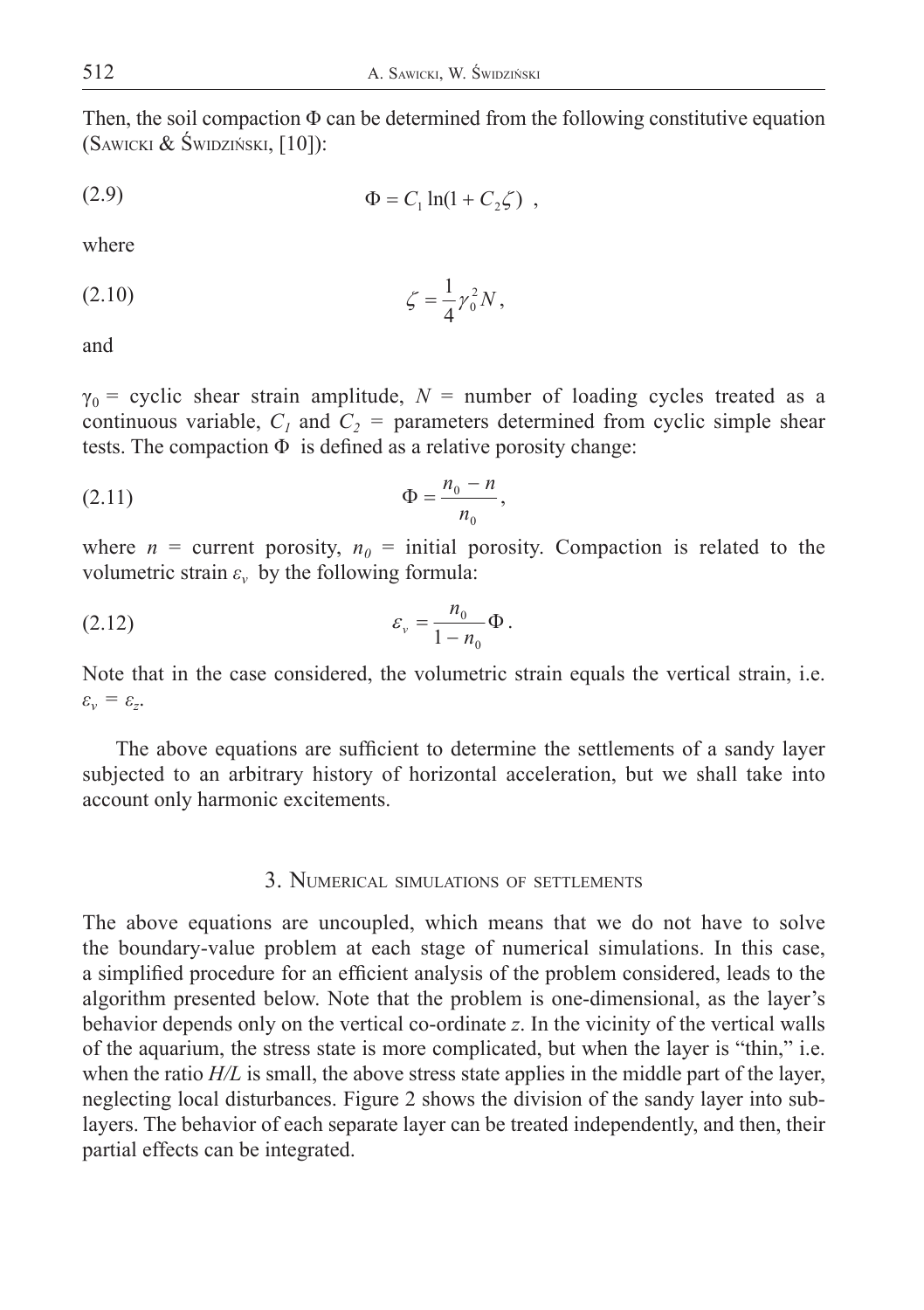

Fig. 2. Division of a sandy layer into sublayers

The algorithm of the analysis is following:

- 1. The determination of soil properties i.e. including its physical and mechanical properties – the calibration of the model. The determination of stress and strain states in the middle of each layer for a given history of a seismic excitation.
- 2. The determination of the soil compaction and settlement of each layer.
- 3. The integration of partial settlements to obtain the total settlement of the sandy layer.

The starting point for numerical simulations are the following values of the "Gdynia" sand parameters obtained from independent laboratory investigations, see Sawicki et al., [11].

- Initial porosity  $n = 0.38$ ;
- Unit weight of water  $\gamma_w = 0.098 \times 10^5 \text{ N} / m^3$ ;
- Unit weight of solid grains  $\gamma_s = 0.265 \times 10^5 N / m^3$ ;
- Unit weight of fully saturated soil  $\gamma_{sat} = 0.2 \times 10^5 \text{ N} / m^3$ ;
- Coefficient of the earth pressure at rest  $K_0 = 0.5$ . It follows from the classical formula;
- Elastic modulus of the sand  $E = 2.85 \times 10^8$  *N* /  $m^2$  (determined from oedometric tests);
- Poisson's ratio  $v = 0.16$  (determined from oedometric tests);
- Compressibility of the soil skeleton  $\kappa = 0.72 \times 10^{-8} \ m^2 / N$  (determined from oedometric test);
- Parameters of the C/L model for loose sand:  $D_1 = 0.5, D_2 = 0.11$ . They correspond to the stress unit  $10^5 N/m^2$  and the strain unit  $10^{-3}$ ;
- Initially  $G_1 = 0.7$ , which follows from triaxial investigations. After theoretical analysis it was shown that it should be 0.01. The unit of *G* is  $10^8 N/m^2$ .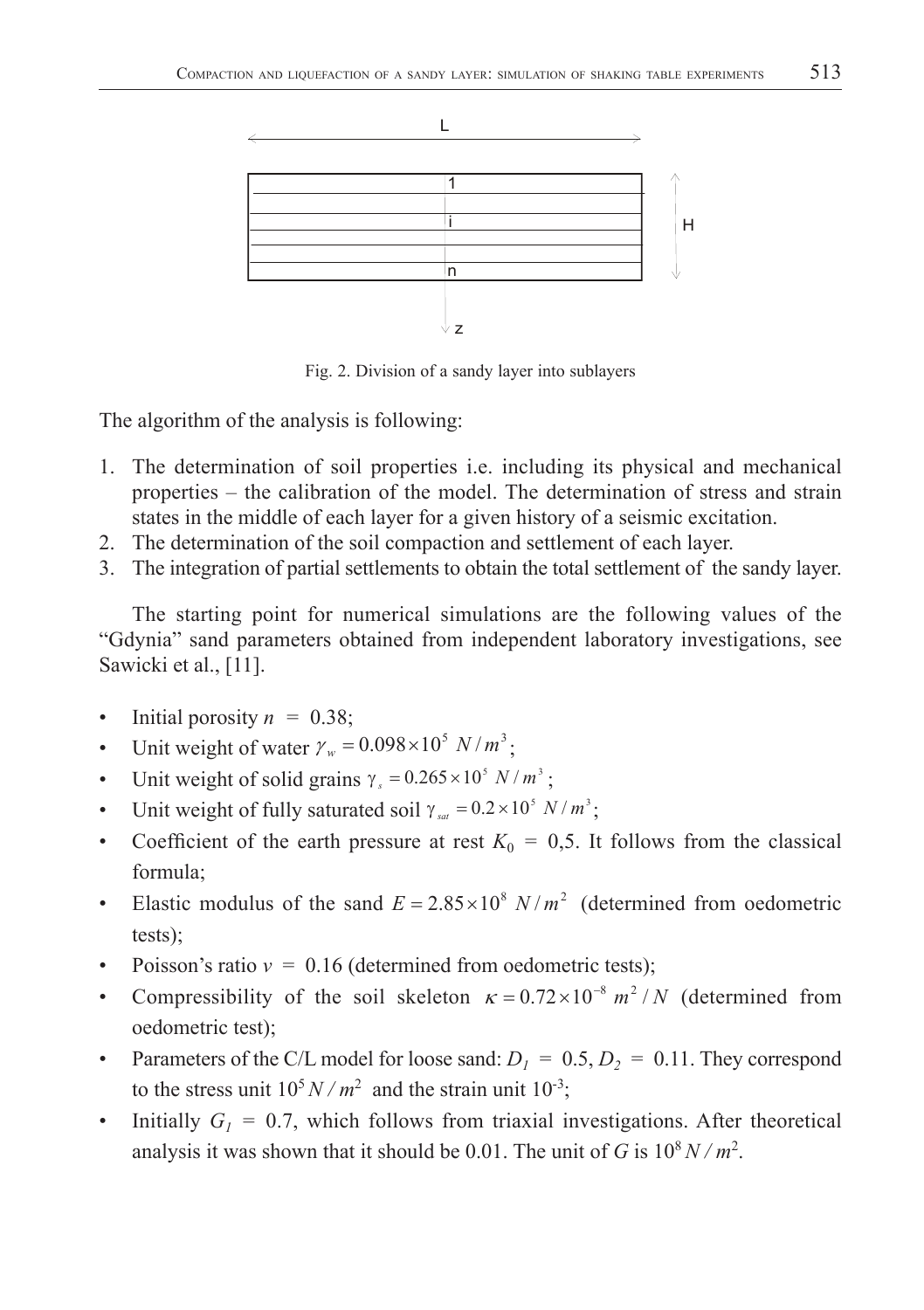

Fig. 3. Development of settlements as functions of the number of loading cycles for various values of the shear modulus



 Fig. 4. Settlements of the layer as functions of the number of loading cycles or various acceleration amplitudes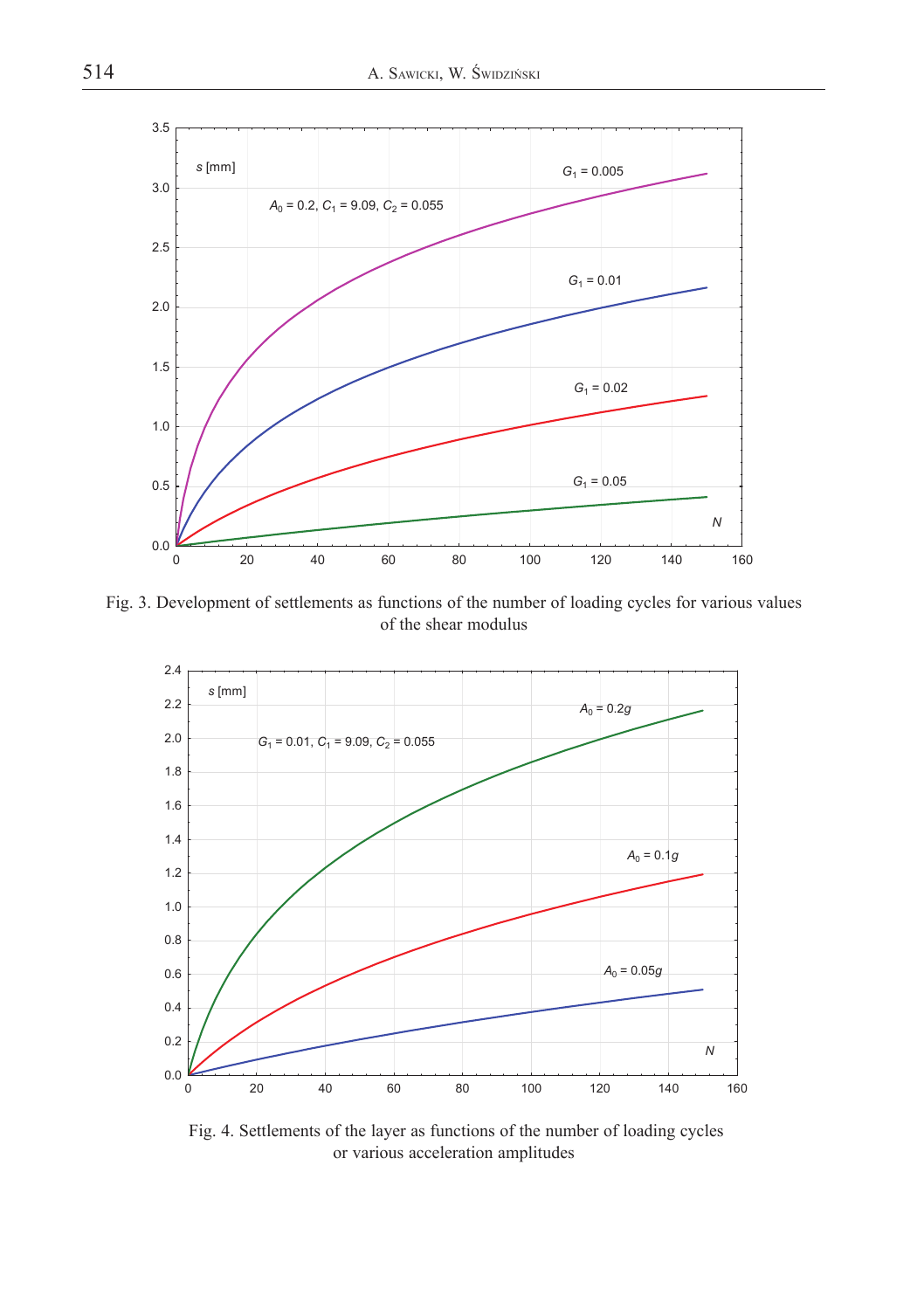

Fig. 5. Settlements as functions of the number of loading cycles for various initial densities

Some results of numerical simulations are shown in Figures 3-5. Figure 3 shows the influence of the shear modulus on the development of the settlements of loose sand  $(C_1 = 9.09, C_2 = 0.0055)$  subjected to a horizontal cyclic acceleration of the amplitude  $A_0 = 0.2$  g. Settlements increase with decreasing values of  $G_1$  as cyclic shear strain amplitudes become larger which, in turn, strongly influences the compaction of sand, see Eqs. (2.6-2.10). The best fit to experimental data is obtained for  $G_1 = 0.01$ , as the measured value of settlement after  $N = 120$  cycles was 2 mm. Recall that the behavior of a sandy layer tested on the shaking table corresponds to very small effective stresses, which strongly influence the shear modulus. To determine the shear modulus for such low stresses is a very difficult experimental task, see SAWICKI et al., [12].

Figure 4 illustrates the development of the settlements of the same loose sand as functions of the amplitudes of horizontal shaking, and Figure 5 shows the influence of the initial state of sand (loose, medium dense, dense) on settlements. This state is defined by the values of the coefficients  $C_1$  and  $C_2$  shown in Figure 5. The results shown in Figures 4 and 5 are consistent with experimental observations, as larger amplitudes of acceleration cause larger settlements, and loose sand compacts more than the dense one. The C/L model makes it possible to simulate these settlements both qualitatively and quantitatively.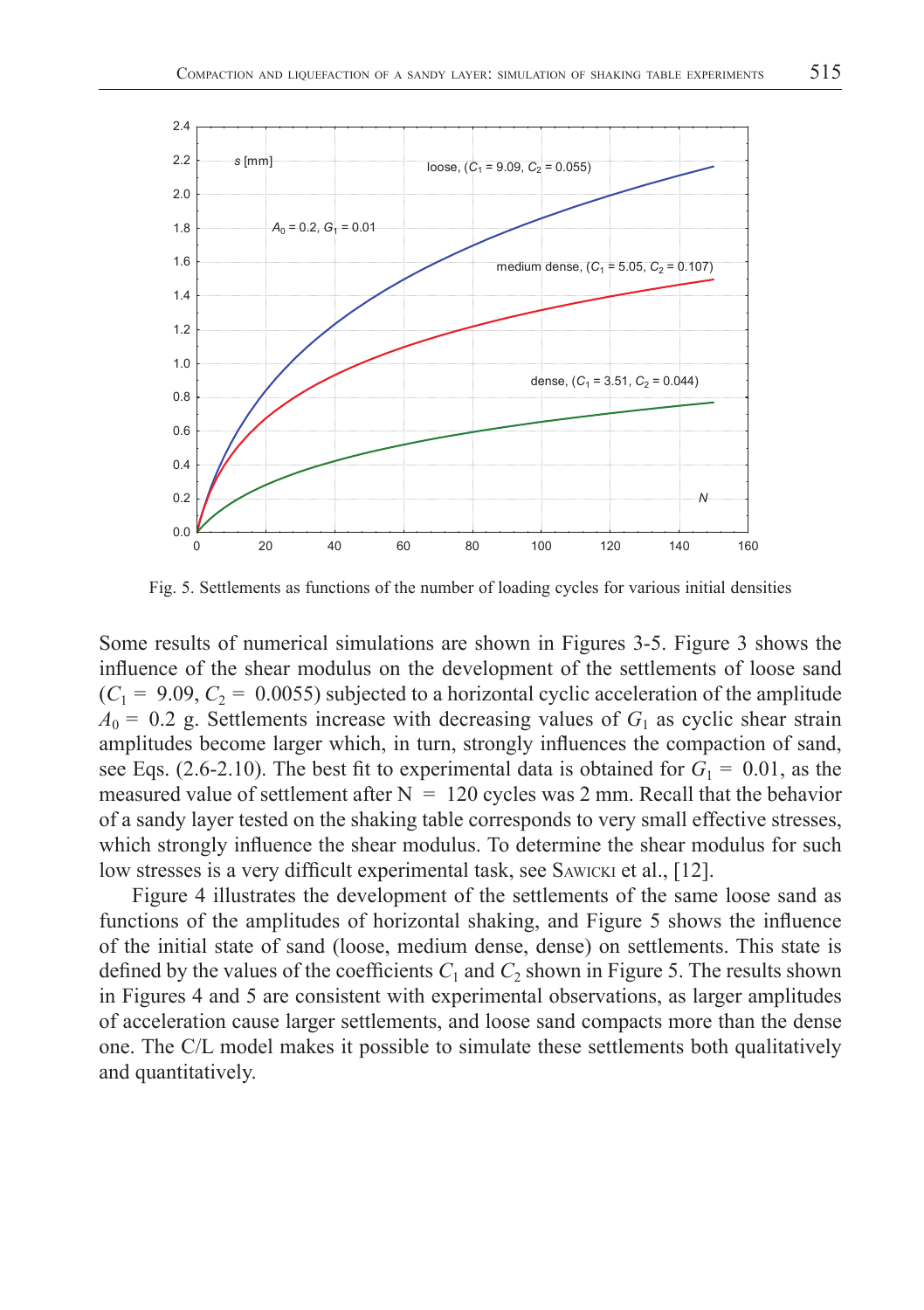### 4. FORMULATION OF THE LIQUEFACTION PROBLEM

A layer of saturated sand in the aquarium is considered. The total stresses consist of two parts, namely the effective stresses, distinguished by prime, and the pore pressure *u*:

$$
\sigma_z = \sigma_z + u \,,
$$

$$
\sigma_x = \sigma_x^+ + u \,,
$$

$$
\tau = \tau'.
$$

Note that the vertical total stress is given by the following relation:

$$
\sigma_z = \gamma_{\rm sat} z \ ,
$$

where

$$
\gamma_{sat} = n\gamma_w + (1 - n)\gamma_s
$$

denotes the own weight of saturated sand, whereas *γw* and *γs* denote unit weights of pore water and solid grains respectively.

The initial pore pressure distribution is hydrostatic, i.e.

$$
(4.6) \t\t\t u = u_0 = \gamma_w z .
$$

Therefore, the vertical effective stress is following:

$$
\sigma_z = (1-n)(\gamma_{sat} - \gamma_w)z.
$$

The other stresses are given by the following formulae:

$$
\sigma_x = K_0 \sigma_z^{\prime},
$$

$$
(4.9) \t\t \tau = \rho_s Az,
$$

where  $\rho_s = \gamma_s / g$  is the density of fully saturated soil.

The cyclic shear stress (4.9) generates the pore pressure, which is described by the following constitutive equation: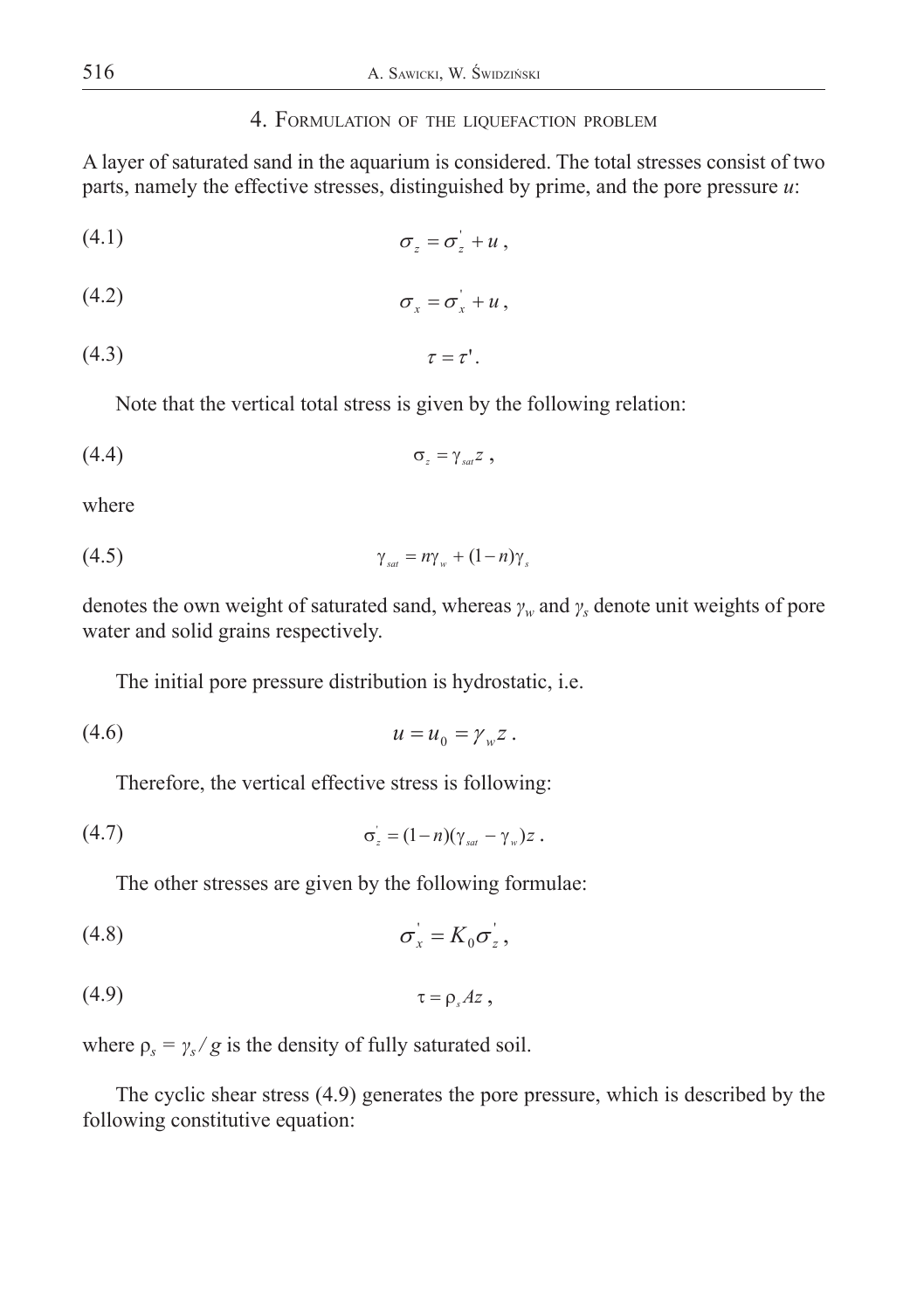(4.10) 
$$
\frac{du}{dN} = \frac{D_1 \gamma_0^2}{4a} \exp(-D_2 a u),
$$

$$
(4.11) \t\t a = \frac{1-n}{n}\kappa,
$$

where  $D_1 = C_1 C_2$ ,  $D_2 = 1 / C_1$ , and  $\kappa$  denotes the elastic compressibility of the soil skeleton. The quantity

$$
\gamma_0 = \frac{\tau_0}{G}
$$

denotes the cyclic shear stress amplitude.

The algorithm is following:

- 1. The determination of soil parameters, initial stresses, etc.
- 2. The determination of the increment in excess pore pressure for the increment *dN*. These increments will be replaced by the finite increments  $\Delta u$ ,  $\Delta N$  in Eq. (4.10). This should be done for each layer from Figure 2.
- 3. The determination of the actual effective stresses and the new shear modulus. Checking the Coulomb-Mohr failure criterion and changing  $K_0$  if necessary.
- 4. The next step of a similar procedure, up to the liquefaction of particular layers.

Figures 6-9 show simple simulations of the behavior of a saturated sand layer subjected to a cyclic horizontal acceleration. Figure 6 illustrates the process of pore pressure generation for subsequent loading cycles. The boundary line on the RHS of this figure corresponds to the initial distribution of the mean effective stress  $p_0$ . The lines inside the region bounded by the line  $p_0$  and the *z* axis show the distribution of excess pore pressures for subsequent loading cycles. The layer liquefies for  $N \approx 7.2$ cycles as the difference  $p_0 - u_{excess} \approx 0$ , which corresponds to the liquefaction criterion  $p' = 0$ . Figure 7 shows the process of pore pressure generation at the base of the layer for the data from Figure 6.

Figure 8 illustrates the influence of the acceleration amplitude on the number of loading cycles to liquefaction  $N_L$  for initially loose sand and the shear modulus  $G_1 = 0.05$  (recall the units, see Eq. 2.7). The corresponding curve has a hyperbolic shape, showing a strong influence of the harmonic input on the liquefaction of the layer. Figure 9 shows the influence of the shear modulus on  $N_L$ , which has a parabolic shape. The curves presented in Figures 8 and 9 show that the C/L model reasonably describes liquefaction properties of a sandy layer, as stronger input leads to more rapid liquefaction, and a stronger sand (larger  $G_1$ ) liquefies slower than a weaker one.

Some comment is necessary regarding the development of excess pore pressures shown in Figure 6. The shape of the consecutive curves illustrating the distribution of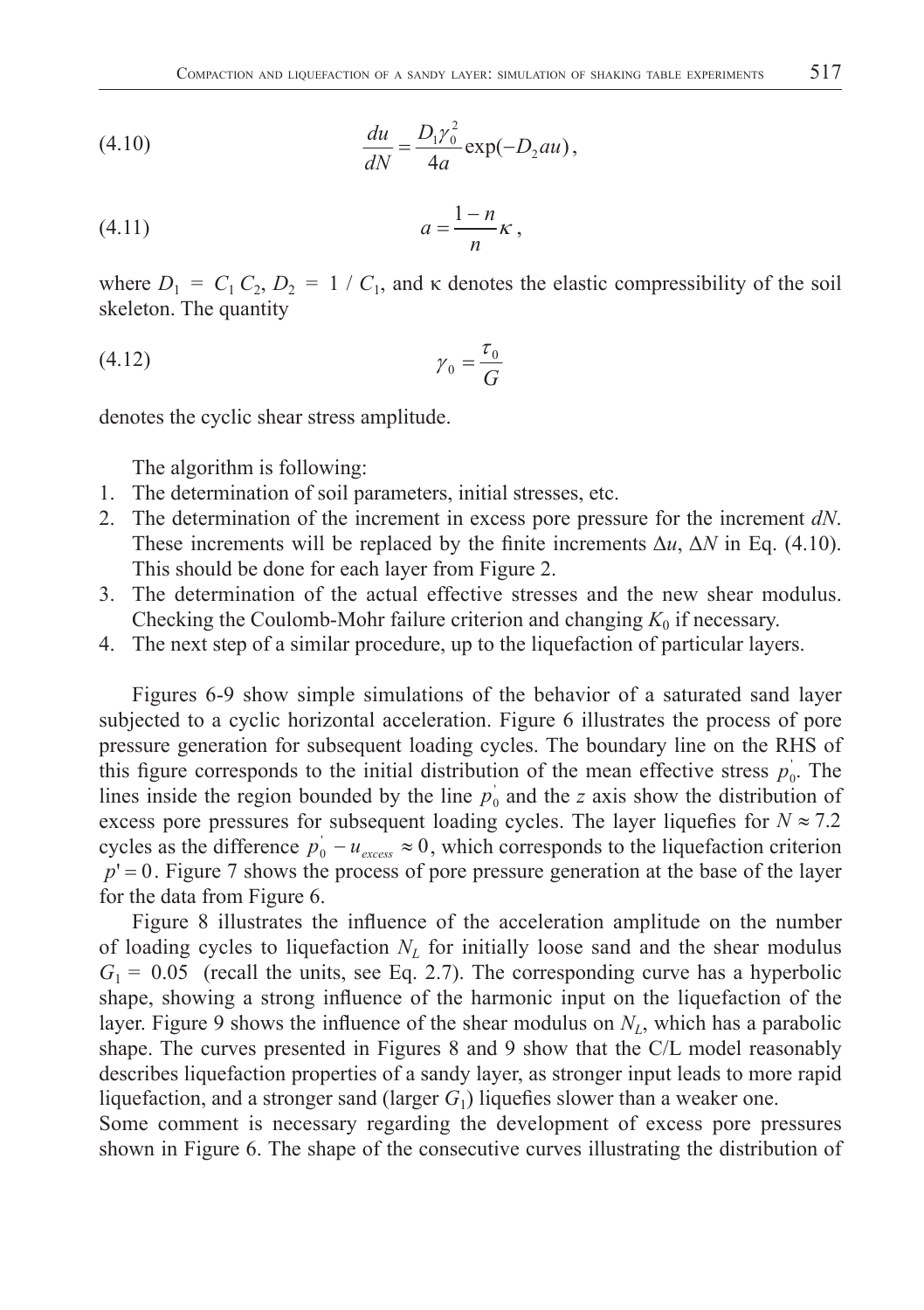

Fig. 6. Generation of pore water pressure in a sandy layer



Fig. 7. Generation of pore water pressure at the bottom of a sandy layer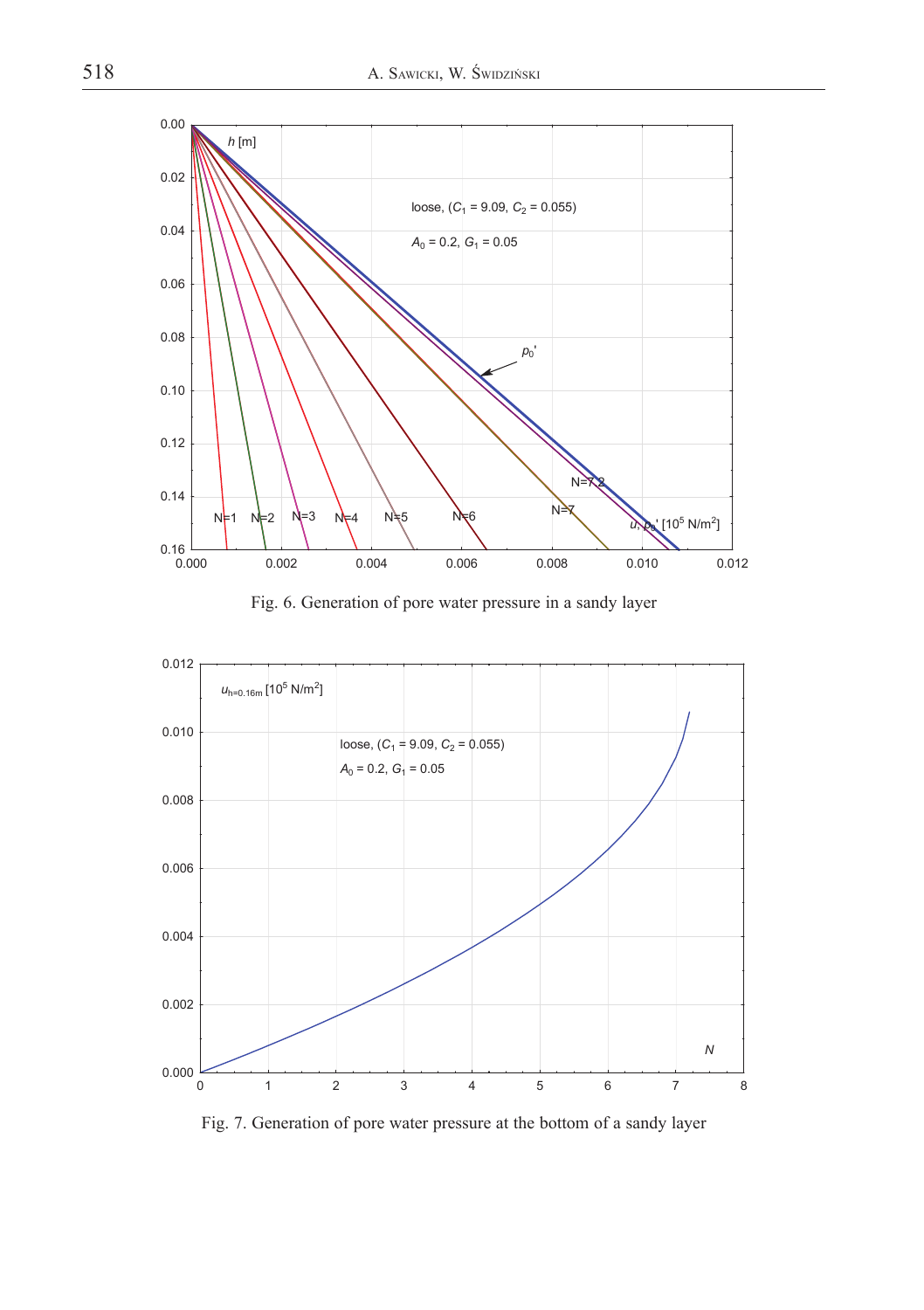

Fig. 8. Influence of the acceleration amplitude on the number of loading cycles to liquefaction



Fig. 9. Influence of the shear modulus on the number of loading cycles to liquefaction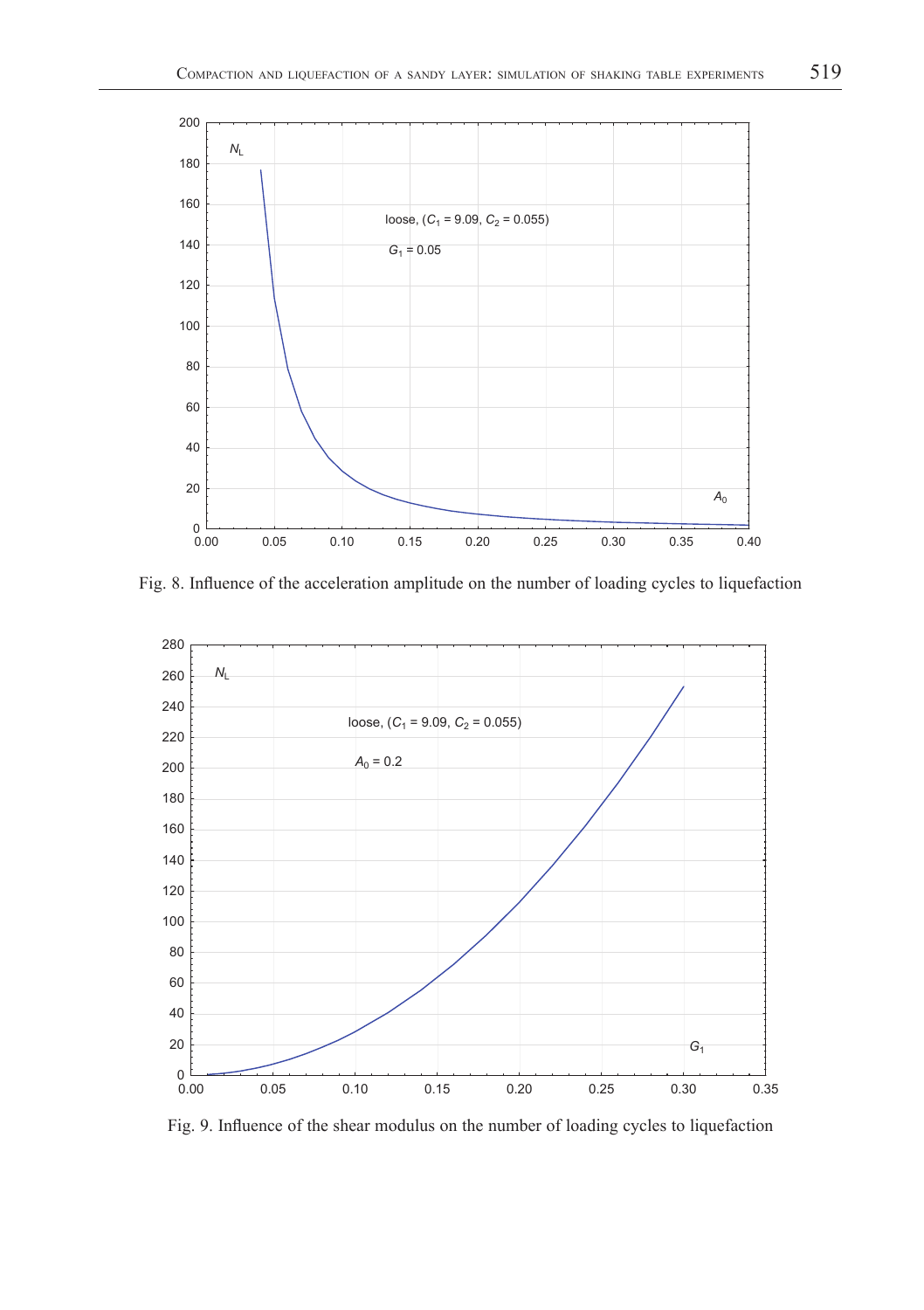generated pore pressure is almost linear, which results from the character of the shaking table experiments described in this paper. Note that each layer of sand is subjected to the same acceleration because of the nature of the experimental device. There is no upwards propagation of shear waves from a rigid bedrock, as under real-life conditions, see SAWICKI & ŚWIDZIŃSKI, [10]. Recall that under such conditions, liquefaction begins somewhere inside the layer, and then spreads downwards and upwards, depending on the intensity and history of bedrock shaking.

## 5. DISCUSSION AND CONCLUSIONS

The results presented in this paper can be summarized as follows:

- a. Numerical simulations of a sandy layer tested on the shaking table are shown. They include the settlements of a dry sandy layer, as well as the pore pressure generation and the subsequent liquefaction of a saturated sandy layer. The C/L model is applied in these simulations. The results of simulations are compared with selected experimental data.
- b. It is shown that the C/L model reasonably accurately describes the behavior of a layer tested, as it reproduces the average settlements of a dry layer, as well as the liquefaction of a saturated layer. The qualitative agreement is good, as the basic features of the sandy layer are captured.
- c. The comparison of simulation results with experimental data is limited, because the above-mentioned processes were not recorded continuously. However, even such a limited comparison leads to the conclusion that a quantitative agreement of numerical simulations with experimental data is possible, provided that relevant material parameters are chosen properly.
- d. For the above reason, some parametric studies are presented. The most sensible parameter is the shear modulus for small stresses. Further research on this issue is necessary.

# **ACKNOWLEDGEMENT**

The research presented in this paper was supported by the National Research Council under the research project N N506 072938.